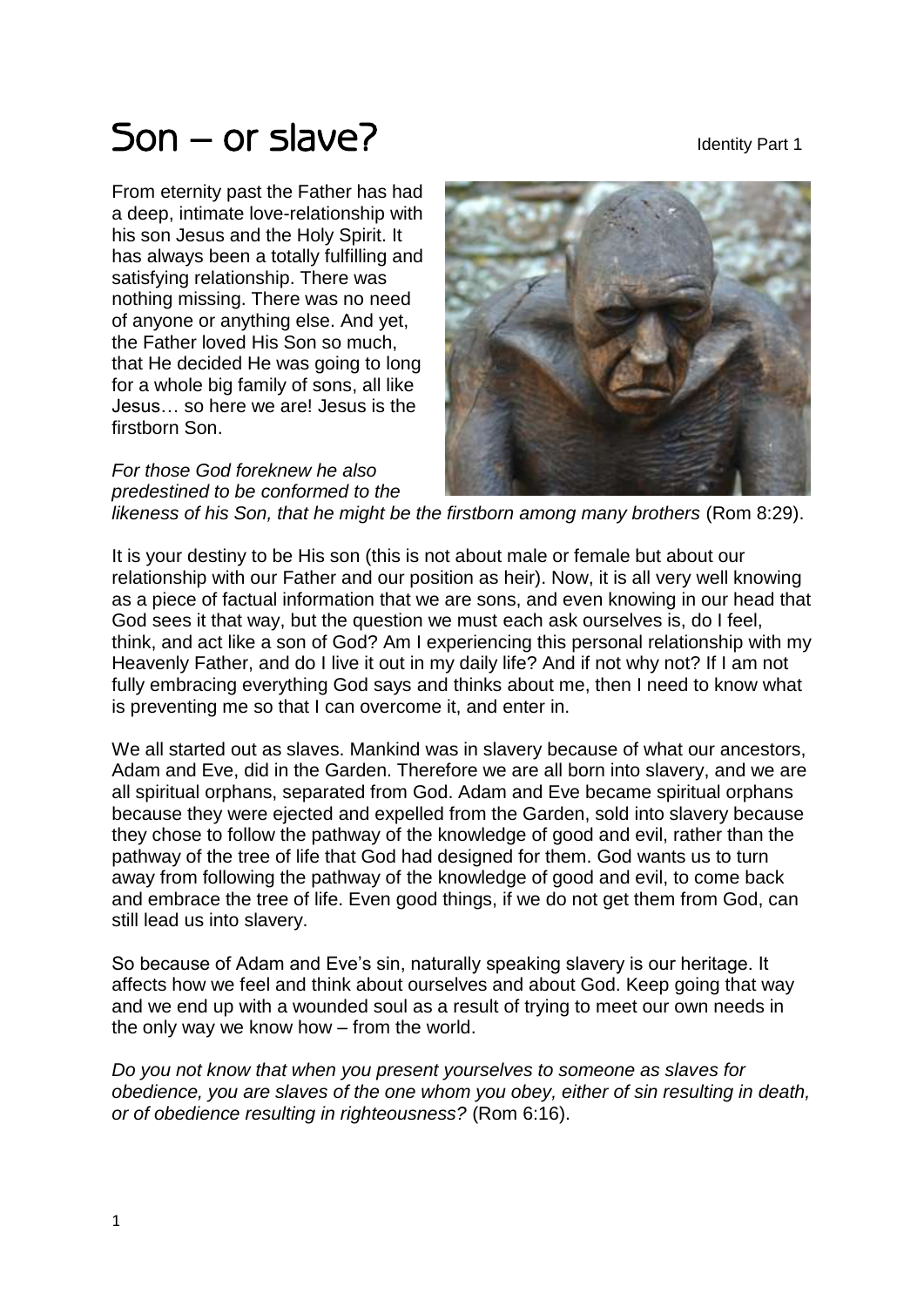Adam and Eve chose to present themselves as slaves to sin, and the result was death, both physical and spiritual. But Jesus has given us a choice now: we can present ourselves to God.

So, who is your master?

One master brings life; the other brings death. We have a choice about who we serve, and it is a choice offered to every one of us. I choose to serve the perfect God of love rather than a fallen being who wants only to destroy me.

This is how God made that choice possible for us:

*For God so loved the world, that He gave His only begotten Son, that whoever believes in Him shall not perish, but have eternal life* (John 3:16).



God has paid the price, and bought us back so that he could adopt us as His own children, just like Jesus. Awesome! We have been redeemed, bought back from slavery by Jesus, given a new home and a family. We are adopted as sons into the family of the King. We are royalty: princes and princesses, regardless of our history or background. What we have done, what has been done to us,

none of that has any effect whatsoever on how God sees us. We look just like Jesus to Him, holy and perfect and righteous. God does not hold our past against us, unlike the devil who constantly accuses us and tries to cause us to remember our past. Since God chooses not to remember it, neither should we!

We have been born again into a new family with a new identity. We have a new heavenly home (which we can engage with now, not only when we die) and are ourselves a home of God. We have a new, heavenly citizenship, and a new (yet eternal) identity and purpose. We have come into sonship, into a relationship with our Father. In that family relationship we find acceptance, affection, affirmation, approval – and unlimited access to our Father, to Jesus, and to the Holy Spirit.

Back to our question: who is your master?

Slaves and orphans struggle with the fear of trusting, and therefore live a life of independence. If we cannot trust anyone else, we will feel we are on our own. God does not want us to feel alone. If, because of that fear, we fail to fully grasp that we are sons, then there is no way we will act like sons either.

We may find it hard to trust because of past experience. We have all been hurt, all been damaged, all been let down by people. We may be afraid of being hurt again, rejected, or disappointed. We may suffer from fear of failure, or fear of losing control.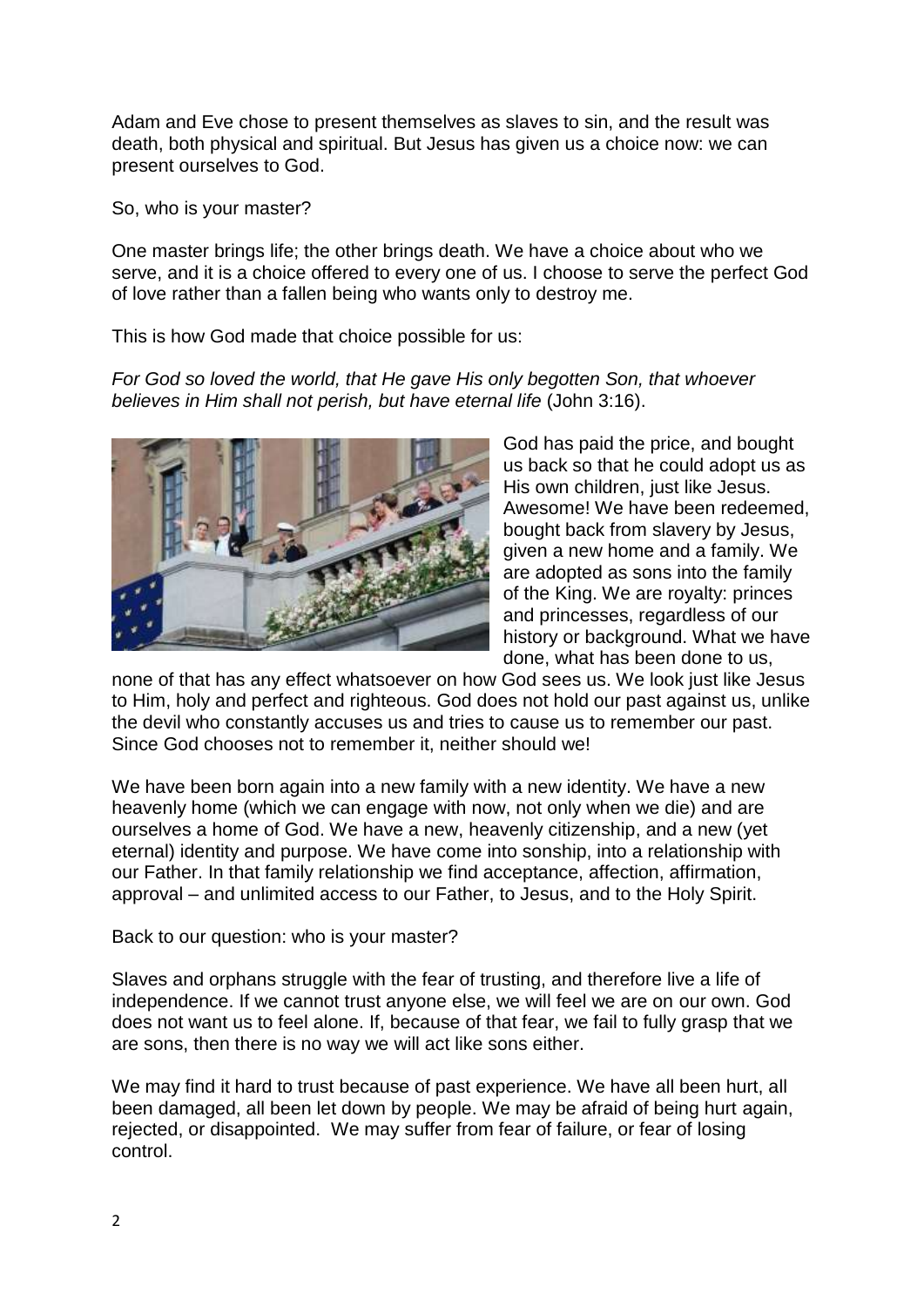But losing control is the very thing we need to do. We need to surrender the control of our life to God, and trust Him to have our best interests at heart. We have to stop being independent, and learn to trust Him as our Father. When we do, we embrace everything He has for us, because he will cause our destiny to be outworked in our lives.

You see, salvation does not make us slaves (servile followers of a tyrannical God). That is what religion presents, and it is the lie the devil uses to lead astray so many people who would otherwise escape his clutches and turn to God. No, this great salvation makes us sons (grateful children of a loving, affectionate Father). That is the difference between religion and relationship. Religion will always put us into bondage (the word 'religion' even comes from a Latin word meaning 'bound up'), but relationship will bring us freedom.

To be liberated from slavery is wonderful. But then to be adopted as a son and made a co-heir of the Father's entire estate is absolutely astounding! If we were to fully understand what it is to have access to the wealth of our Father (and I'm really not talking about money, it is so much more than that), it would totally transform our lives. Because of our adoption, the nature of our whole relationship with God has radically changed. We are set free from that religious perception of God as a hard taskmaster just looking for every opportunity to punish us, a God we have to somehow try to appease by doing our good works (only to find that nothing we can do is ever quite good enough). There is no punishment in store for us as His children, just love and acceptance, forgiveness, grace and mercy!

*Blessed be the God and Father of our Lord Jesus Christ, who according to His great mercy has caused us to be born again to a living hope through the resurrection of Jesus Christ from the dead, to obtain an inheritance which is imperishable and undefiled and will not fade away, reserved in heaven for you, who are protected by the power of God through faith for a salvation ready to be revealed in the last time* (1 Peter 1:3-5).

The fact that your inheritance is 'reserved in heaven for you' does not mean that you have to wait until you die to go and enjoy it. Jesus has opened up heaven for us and we are seated there with Him: everything there is for us to discover, and we can walk in that inheritance as sons right now. And God is looking to reveal more and more of what it means to be saved, what it means to be part of His family, what it means to have a personal relationship with Him.

*The thief comes only in order to steal and kill and destroy…* (John 10:10a AMP).

The enemy, the father of lies, wants to remind us of our past and our history in order to rob us of our present and our future. He wants to rob us of our adoptive inheritance and destroy our relationship with God. Yet Jesus went on to say,

*I came that they may have and enjoy life, and have it in abundance (to the full, till it overflows)* (John 10:10b AMP).

Who are we going to listen to? If we are smart, we will listen to Jesus and embrace the fullness of what the Father has destined and provided for us.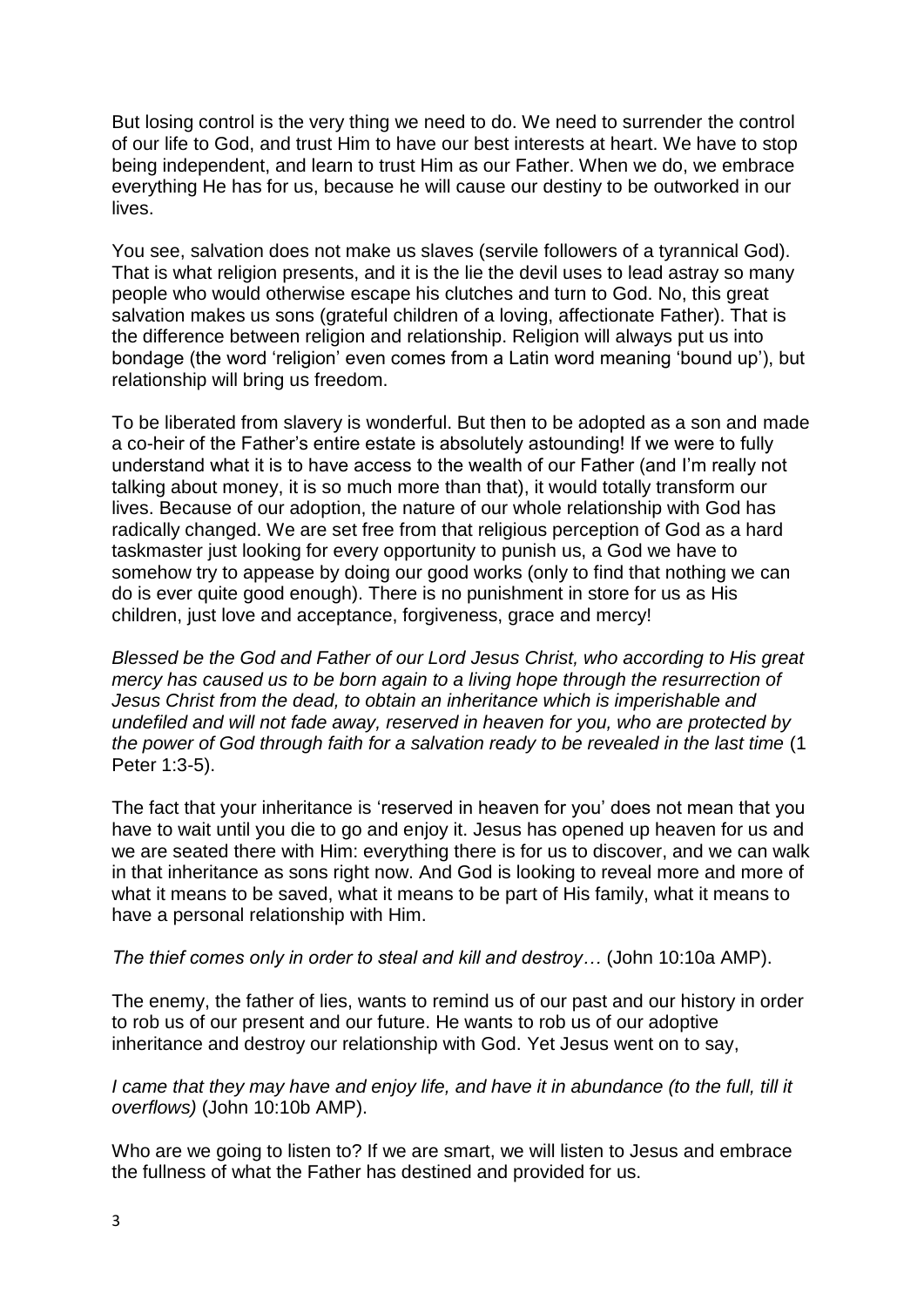Relationship sets us free and empowers us. Religion makes slaves out of us. The truth is that we serve God not so that we can have a relationship with Him but because we already have a relationship with Him in Christ. We serve from the security of our relationship with Him, so we are co-heirs with Him. We work with Him not for Him. If we are working for God then we will be looking to get something in return. But if we're working with God, we're working in partnership with Him and simply enjoying all the blessings that brings.

Too often people base their identities on what they do, on anything from their jobs to their roles in relationships and their pursuits, and by doing so they significantly limit their lives. The truth is God intends for all people to find their identity in Christ. That is where we will find the truth of who we are and embrace it.

Where do we get our identity from? From what we do? From our work? How do you introduce yourself? I'm a doctor, I'm a housewife, I'm a cleaner… If your identity is so tied up with what you do that you cannot separate it, then what you do has power over you.

Some of us will get our identity from relationships, with a father, mother or husband, wife, friend... Those relationships can define us. People join clubs – or even gangs – because they are looking for identity. They are looking to belong. Whereas, in God, we already belong.

As a Christian, your identity encompasses all the abundance of being a beloved child of God. It encompasses the abundance, the overflow… everything it means to be a child of God. But our spirit has to grow and overrule the soul. It must overrule everything that has told us in the past who we are, everything that has naturally defined us, so that our spirit decrees who we are, based on what God says. Then we can live in the truth of that identity and revelation of who we truly are and why we are here, and we can start living our lives fully in Christ.

You are saved from punishment; you are reconciled to God; you are accepted as a child of God; you are adopted into His family. You are a saint not a sinner; you're blessed; you have a new spiritual identity as a son and an heir. Believe it. Start thinking that way, start meditating on that. Start embracing what God says about you!

By virtue of our adoption we have been given a new name, as a son not a slave, a new legal standing and status. Accepted; no longer alienated nor condemned. A

new family relationship: God is our Father, no longer our Judge. A new image: the image of Christ, these are awesome things that God has done for us.

Knowing your identity is absolutely key to knowing and fulfilling your destiny. Because if you don't *experientially* know who you are (that means actually know it by experience, not just know about it),